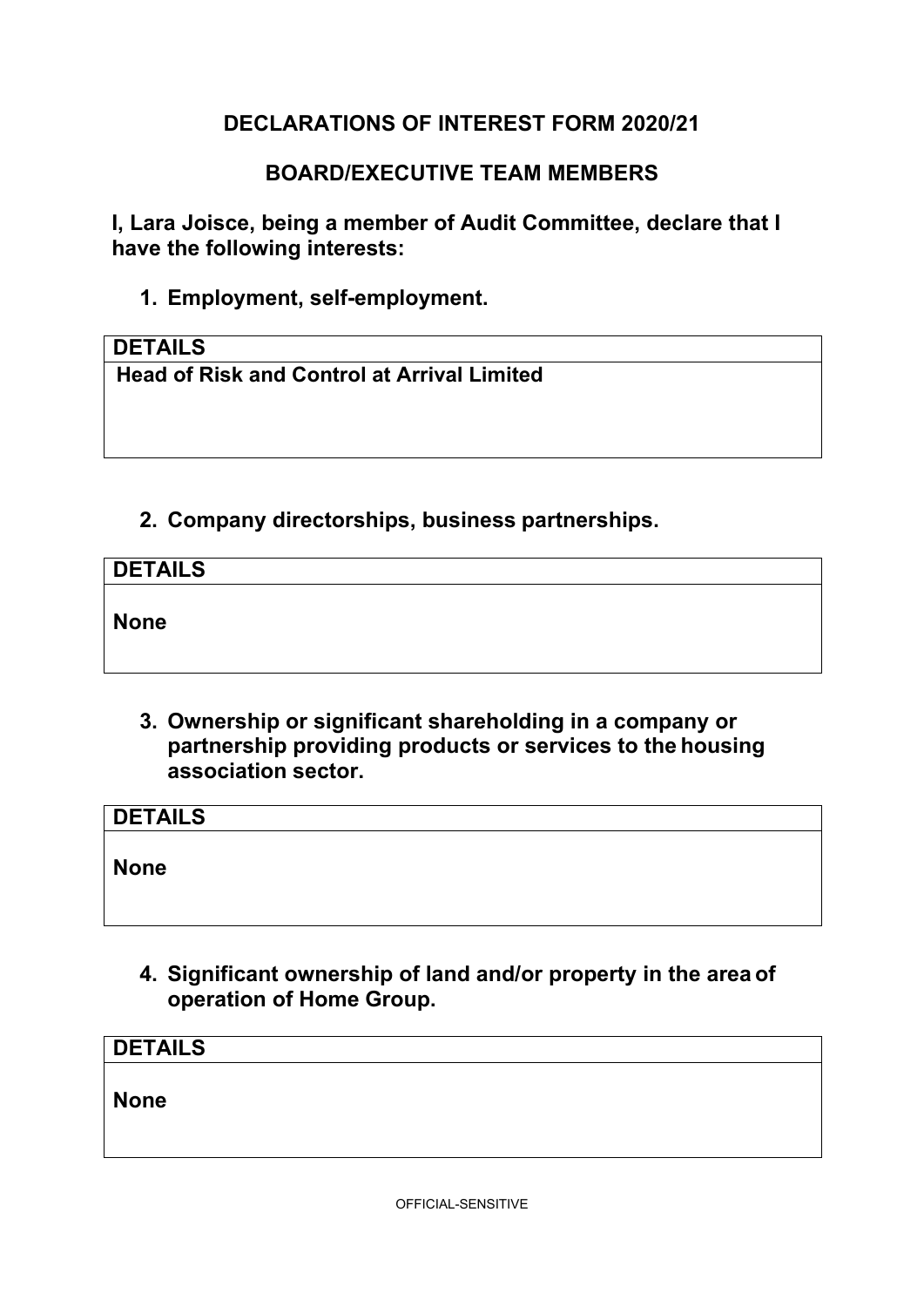**5. Tenancy or leasehold interest of a property owned by Home Group.** 

| <b>DETAILS</b> |  |  |  |
|----------------|--|--|--|
| <b>None</b>    |  |  |  |

 **operation of Home Group. 6. Membership of a campaigning, residents' or community association which has interests in the business and/or**

| <b>DETAILS</b> |  |  |  |
|----------------|--|--|--|
| None           |  |  |  |
|                |  |  |  |

**7. Positions of public responsibility.** 

| <b>DETAILS</b> |  |  |
|----------------|--|--|
|                |  |  |
| <b>None</b>    |  |  |

**8. Membership of another association, or unregistered 'not for profit' body with interests in the area of operation of Home Group** 

| <b>DETAILS</b> |  |  |  |
|----------------|--|--|--|
| <b>None</b>    |  |  |  |